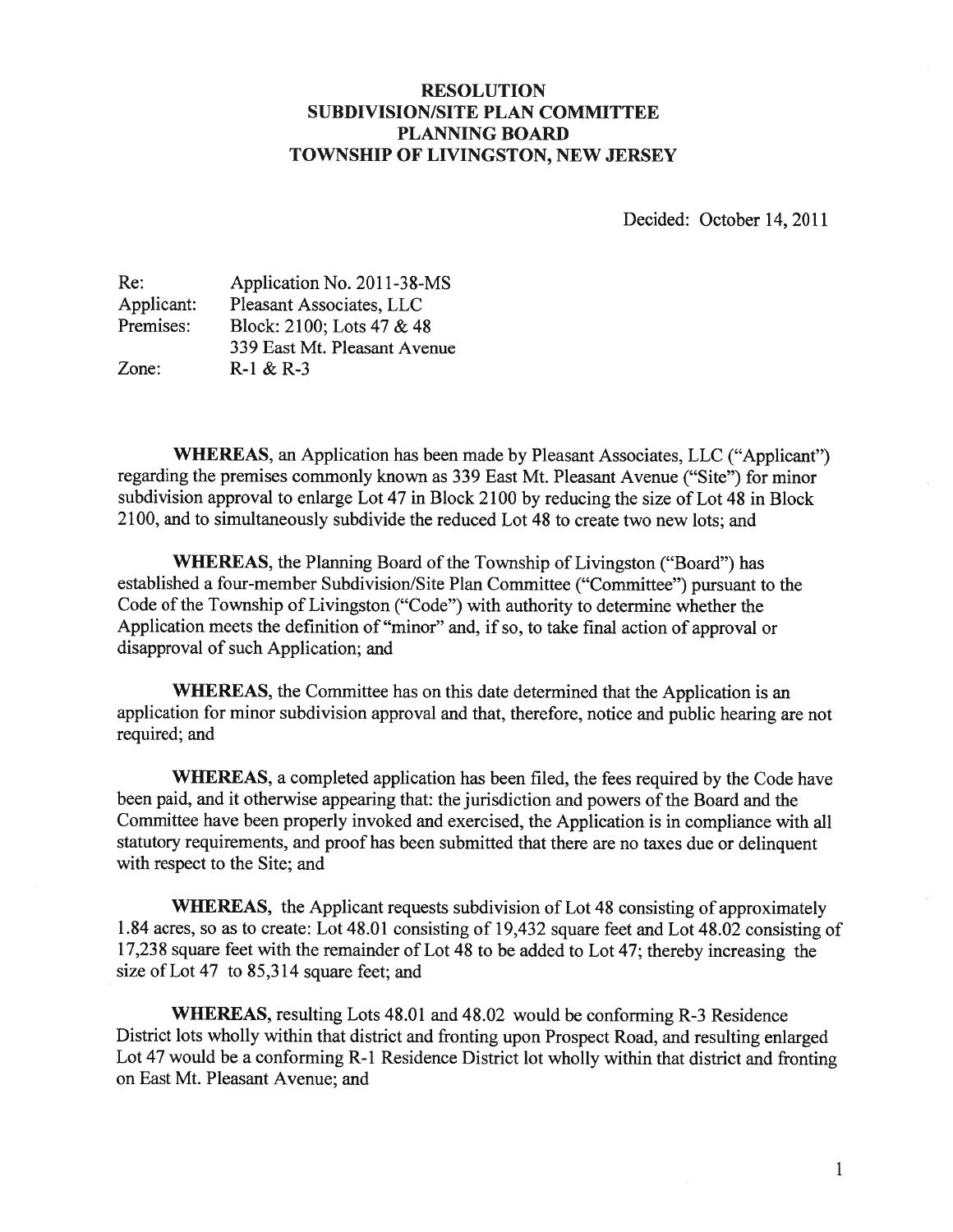WHEREAS, the Committee has reviewed and considered the Land Title Survey dated 05-26-11 and the Minor Subdivision Plat dated 06-24-11 revised through 10-5-11; both prepared by Michael T. Lanzafama, P.E., Land Surveyor and P.P.;

NOW, THEREFORE, the Committee makes the following findings of fact and conclusions of law with respect to the Application:

- 1. The Site has frontage on both East Mt. Pleasant Avenue and Prospect Road and is located in both the R-1 Residence District and the R-3 Residence District, with Lot 47 entirely in the R-l District and Lot 48 in both the R-l and R-3 Districts.
- 2. Subdivision would result in proposed Lots 48.01 and 48.02 being entirely within the R-3 Residence District with proposed Lot 48.01 being <sup>a</sup> corner lot and with both lots fronting on Prospect Road; and with an enlarged Lot <sup>47</sup> entirely within the R-1 Residence District and continuing to have its frontage on East Mt. Pleasant Avenue.
- 3. Lots 48.01 and 48.02 both would have conforming front yard set backs of <sup>50</sup> feet from Prospect Road. Lot 48.01 would be <sup>a</sup> corner lot with <sup>a</sup> 40-foot set back from East Mt. Pleasant Avenue. That set back complies with the requirements of the Code so long as the residence on that Lot faces Prospect Road.

NOW, THEREFORE, BE IT RESOLVED, by the Committee that:

- 1. The Application for Minor Subdivision approval is hereby granted and approved.
- 2. This approval is subject to the following conditions agreed to by the Applicant:
	- A. The residence on Lot 48.01 shall face Prospect Road.
	- B. Applicant shall obtain all necessary Soil Erosion and Sediment Control Certifications.
	- C. If the subdivision is accomplished by Deed, Condition <sup>A</sup> shall be set forth in the Deed in regard to Lot 48.01 and the Deeds shall have received the approval of the Board's Attorney prior to signing and filing for recordation.
	- D. Applicant shall comply with all applicable Federal, State and local laws and regulations and obtain any other governmental approvals required for implementation of this application as approved. If any other governmental agency or authority grants <sup>a</sup> waiver of or variance from any law, rule or regulation, or imposes any condition or requirement, which affects this approval or any of the conditions contained herein, then this Committee shall have the right to review such action as it relates to this Committee's approval or conditions and to modify, amend or revoke its approval and/or conditions.

No Township permit for demolition of any structure, preparation of the